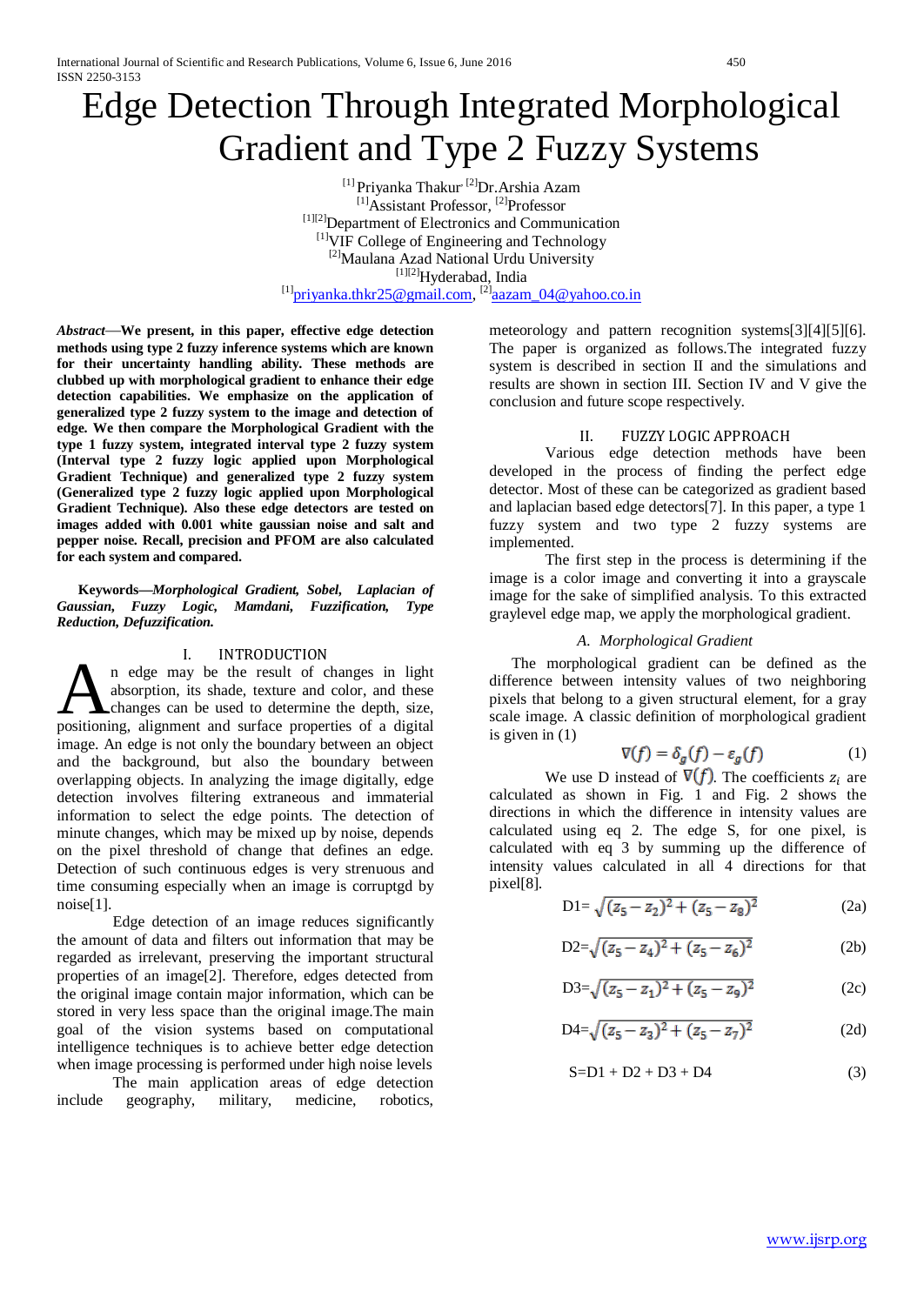| $z_1 = f(x-1, y-1)$          | $z_3 = f(x+1,y-1)$                    | $z_3 = f(x+1, y-1)$           |
|------------------------------|---------------------------------------|-------------------------------|
| $z_4 = f(x+1, y)$            | $Z_5 = f(x, y)$                       | $Z_6 = f(x+1, y)$             |
| $\mathbb{Z}_7 = f(x-1, y+1)$ | $\mathbf{z}_{\mathbf{g}} = f(x, y+1)$ | $\mathbf{z}_9 = f(x_+, y_+I)$ |

Figure 1 3x3 matrix indicating the coefficients *Zi*.



Figure 2 3x3 matrix indicating the directions  $D_i$ 

#### *B. Fuzzy Inferance System*

The basic difference between integrated type 2 fuzzy system(IT2FS) and generalized type 2 fuzzy system(GT2FS) is that for each value, the membership degree at each point in the uncertain range is 1 or equal in IT2FS and different in GT2FS[9][10]. It is depicted in Fig 3, 4 respectively.



Figure 3 Interval type 2 membership function



Figure 4 Generalized type 2 membership function

The outputs  $D_i$  of the morphological gradient, are given as the inputs to the generalized type 2 fuzzy inference system. The basic block diagram of fuzzy inference system is shown in Fig 5. The crisp inputs are fuzzified using the fuzzification process where the fuzzy sets are created based on the

gray scalevalue of imagesand membership functions are assigned[11]. The membership functions are shown in figure(4). Gaussian membership functions are used in the entire approach.



Figure 5 Block diagram of generalized type 2 fuzzy inference system**.**

| $lowi = min(Di)$                    | (4)  |
|-------------------------------------|------|
| $highi = max(Di)$                   | (5)  |
| $mediumi = lowi + (highi - lowi)/2$ | (6)  |
| $\sigma i = highi /5$               | (7)  |
| $edgei = 1$                         | (8)  |
| $no\_edgei = 0$                     | (9)  |
| $\sigma i = edge/4$                 | (10) |

$$
m1 = highi, m2 = m1 + FOU
$$
 (11)  

$$
\tilde{\mu}(x) = [\mu(x), \overline{\mu}(x)] = igausmtype2(x, [\sigma_x, m_1, m_2])
$$
 (12)

$$
m_x = \frac{m1 + (m1 * FOU) + high_i}{2}
$$
\n<sup>(13)</sup>

$$
m_x = \frac{m_2 + m_1}{2} \tag{14}
$$

$$
\sigma_u = \frac{\delta}{\sqrt[2]{6}} + \varepsilon \tag{14}
$$

$$
p_x = gaussmf(x, [\sigma_x, m_x]) = exp[-\frac{1}{2}(\frac{x - m_x}{\sigma_x})
$$
\n
$$
\tilde{\mu}(x, u) = gaussmf(u, [\sigma_u, p_x]) = exp[-\frac{1}{2}(\frac{x - p_x}{\sigma_u})]
$$
\n(17)

The Gaussian membership functions for each D input are obtained using eq (12)–(17), and the means of each function are obtained with eq (11) and the  $\sigma$  value is obtained with (7). The inference system has one output *S* (the edge), the linguistic values used for the output are: *edge* and *no\_edge*, and we selected the range [0, 1], since the input image was normalized in this range, where the minimum value for the output is represented by (9) and maximum by (8). The Footprint of uncertainity(FOU), is assumed a random value between 0 and 1. In Fig. 6, we show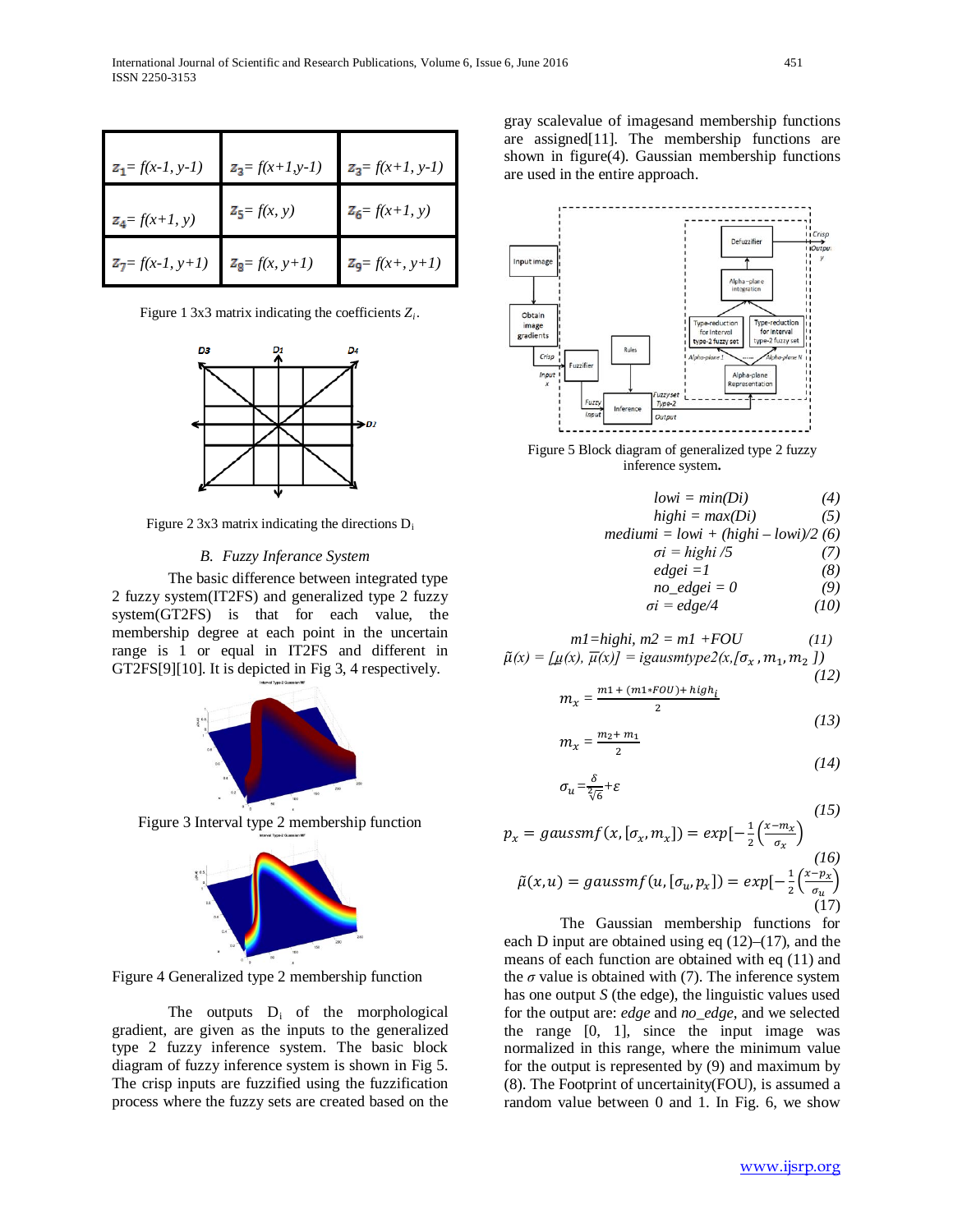International Journal of Scientific and Research Publications, Volume 6, Issue 6, June 2016 452 ISSN 2250-3153

the linguistic variables with generalized type-2 membership functions.



Figure 6 Generalized type 2 fuzzy membership functions for input and output.

Next, we use 3 rules that help describe the existing relationship between the image gradients. The fuzzy rules are the following.

*a)* If (D1 is HIGH) or (D2 is HIGH) or (D3 is HIGH) or (D4is HIGH) then (S is EDGE)

*b)* If (D1 is MEDIUM) or (D2 is MEDIUM) or (D3 isMEDIUM) or (D4 is MEDIUM) then (S is EDGE) *c)* If (D1 is LOW) and (D2 is LOW) and (D3 is LOW) and (D4 is LOW) then (S is NO EDGE).

Next, to perform inference, the theory of alpha planes was used and performed using (18).

$$
A\alpha = \{(x, u), \mu_{\tilde{A}}(x, u) \ge \alpha | \forall x \in X, \forall u \in J_X \subseteq [0, 1] \}
$$

$$
= \int_{\forall x \in X} \int_{\forall u \in J_X} \{(x, u) | f_x(u) \ge \alpha \}
$$

(18)

To carry out the defuzzification process, the heights method of type reduction was used[12][13]. This method replaces each rule output set by a singleton that is the maximum point of the membership function in the output, and after that calculates the centroid of the type-1 set by using these singletons [14][15]. The output of the heights defuzzification is given by (19)

$$
h(x) = \frac{\sum_{l=1}^{M} \mu_B^l(l)}{\sum_{l=1}^{M} \mu_B^l(l)} \tag{19}
$$

The type reduction was performed applying the theory of Karnik and Mendel, and this reduction is given by  $(20)(21)[16][17]$ 

yl = 
$$
\frac{\sum_{i=1}^{L} f^{-i}(x')h^{i} + \sum_{j=L+1}^{M} f^{j}(x')h^{j}}{\sum_{i=1}^{L} f^{-i}(x') + \sum_{j=L+1}^{M} f^{j}(x')}
$$
 (20)

$$
yr = \frac{\sum_{i=1}^{R} f^{i}(x')h^{i} + \sum_{i=R+1}^{M} f^{-i}(x')h^{i}}{\sum_{i=1}^{R} f^{i}(x') + \sum_{i=R+1}^{M} f^{-i}(x')}
$$

The results of alpha planes are integrated by (22)(23)[18][19],

$$
\hat{Y}_{j}^{r}\left(x'\right) = \frac{\sum_{i=1}^{N} \alpha_{i} \alpha_{i} \hat{y}_{j}^{r}\left(x'\right)}{\sum_{i=1}^{N} \alpha_{i}} \tag{22}
$$

$$
\hat{\Upsilon}_{j}^{l}\left(x'\right) = \frac{\Sigma_{l=1}^{N} \alpha_{l} \alpha_{i}}{\Sigma_{l=1}^{N} \alpha_{i}} \tag{23}
$$

After realizing the type reduction and integrating the results of all alpha planes, defuzzification was performed by using the average of  $y_l$  and  $y_r$ , to obtain the defuzzified output of a generalized singleton type-2 FLS (24) [18] and the final edge map is obtained..

$$
\hat{Y}_j(x') = \frac{\hat{Y}_j^l(x') + \hat{Y}_j^r(x')}{2} \tag{24}
$$

#### III. SIMULATION RESULTS

The simulation results of the edge detectors implemented in MATLABR2010a software [20] are shown. This simulation is done on the test image lena and two synthetic images, square and polar shown in figure 11[21] ,created in MATLABR2010a. The results of Morphological gradient, Integrated Type 1 fuzzy logic system and Integrated interval T2FS and integrated generalized T2FS are shown in fig 7, 8, 9, 10 respectively..



Figure 7 Simulation result of the morphological gradient with the test image lena.

In the simulation results, MG+T1FS indicates integrated morphological gradient and Type 1 fuzzy system. Similarly, MG+IT2FS represents integrated morphological gradient and integrated type 2 fuzzy system and MG+GT2FS denotes integrated morphological gradient and generalized type 2 fuzzy system.

(21)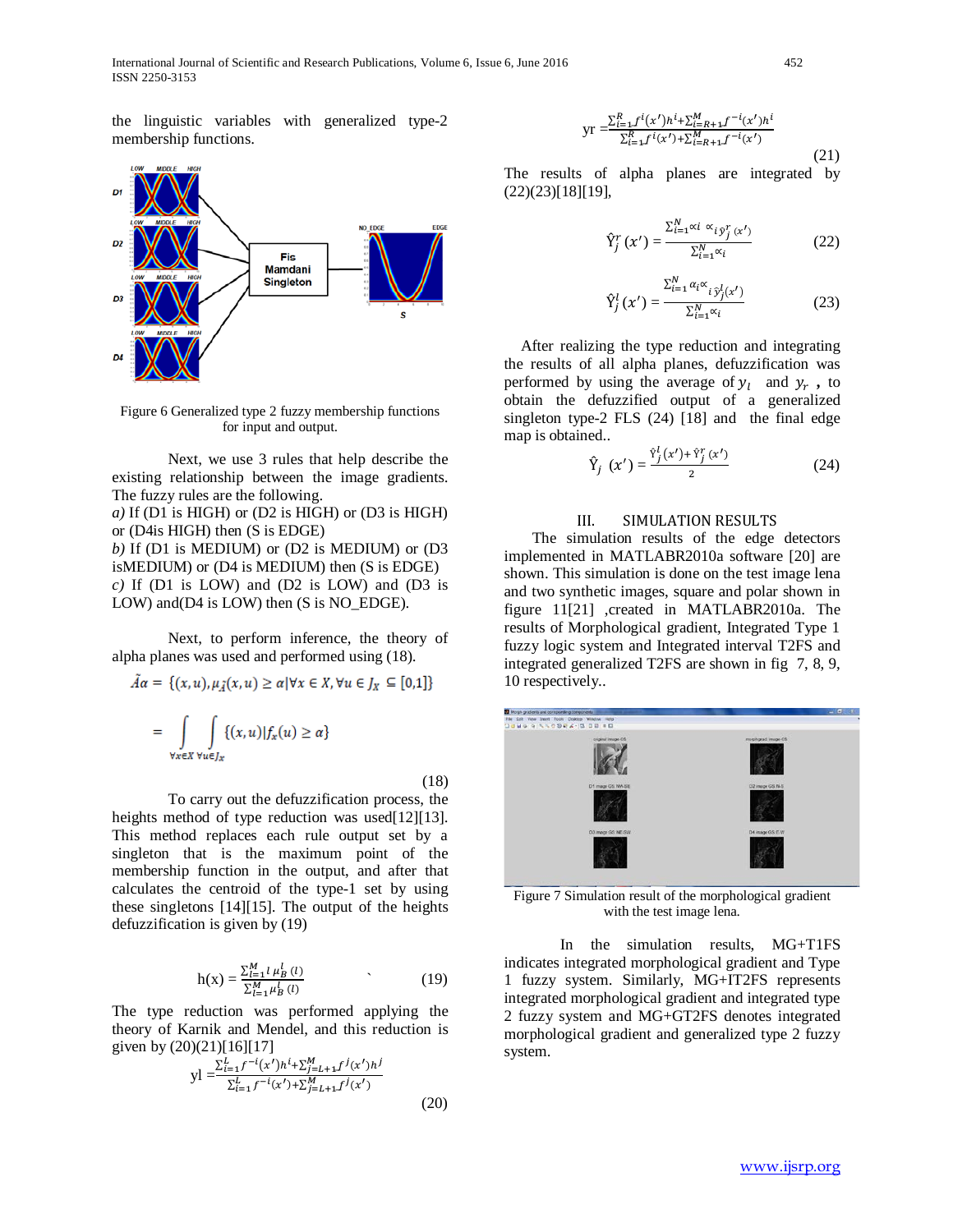

Figure 8Simulation resultof T1FS and integrated T1FS.



Figure 9 Simulation result of IT2FS and Integrated IT2FS.



Figure 10 Simulation result of GT2FS and Integrated GT2FS.

The Pratts Figure of Merit is calculated on the synthetic images and the values are shown in Table 1. The Peak Signal to Noise Ratio values of these edge detectors with the synthetic images in noiseless conditions, with 0.001 white Gaussian noise and salt and pepper noise are tabulated in Table 2, while precision and recall values are shown in Table 3.



Table 1 PFOM values for noiseless synthetic images

| Edge<br>Detector | Type   | Pratts |
|------------------|--------|--------|
| Used             | of     | Figure |
|                  | Image  | οf     |
|                  |        | Merit  |
| $MG + T1FS$      | Square | 0.8935 |
|                  | Polar  | 0.8669 |
| $MG + IT2FS$     | Square | 0.9264 |
|                  | Polar  | 0.9177 |
| $MG + GT2FS$     | Square | 0.9233 |
|                  | Polar  | 0.9134 |

Table 2 PSNR values for noiseless and noisy synthetic images.

| Edge     | Type   | PSNR (in dB)     |          |          |
|----------|--------|------------------|----------|----------|
| Detector | of     | <b>Noiseless</b> | Salt and | 0.001    |
| Used     | Image  |                  | Pepper   | Gaussian |
|          |        |                  | noise    | noise    |
| MG       | Square | 12.9071          | 9.8923   | 11.5839  |
| $+T1FS$  | Polar  | 12.5996          | 8.4562   | 10.7294  |
| MG       | Square | 12.2094          | 10.9246  | 11.9045  |
| $+IT2FS$ | Polar  | 13.1846          | 10.4479  | 12.7368  |
| MG       | Square | 13.8984          | 11.9386  | 13.3372  |
| $+GT2FS$ | Polar  | 13.4434          | 11.3788  | 12.9173  |

Table 3 Precision and Recall values of the implemented edge detectors.

| Parameter | $MG+$                         | $MG+$              | $MG+$              |
|-----------|-------------------------------|--------------------|--------------------|
|           | T <sub>1</sub> F <sub>S</sub> | IT <sub>2</sub> FS | GT <sub>2</sub> FS |
| Precision | 0.600216                      | 0.600218           | 0.600398           |
| Recall    | 0.992896                      | 0.992892           | 0.992653           |